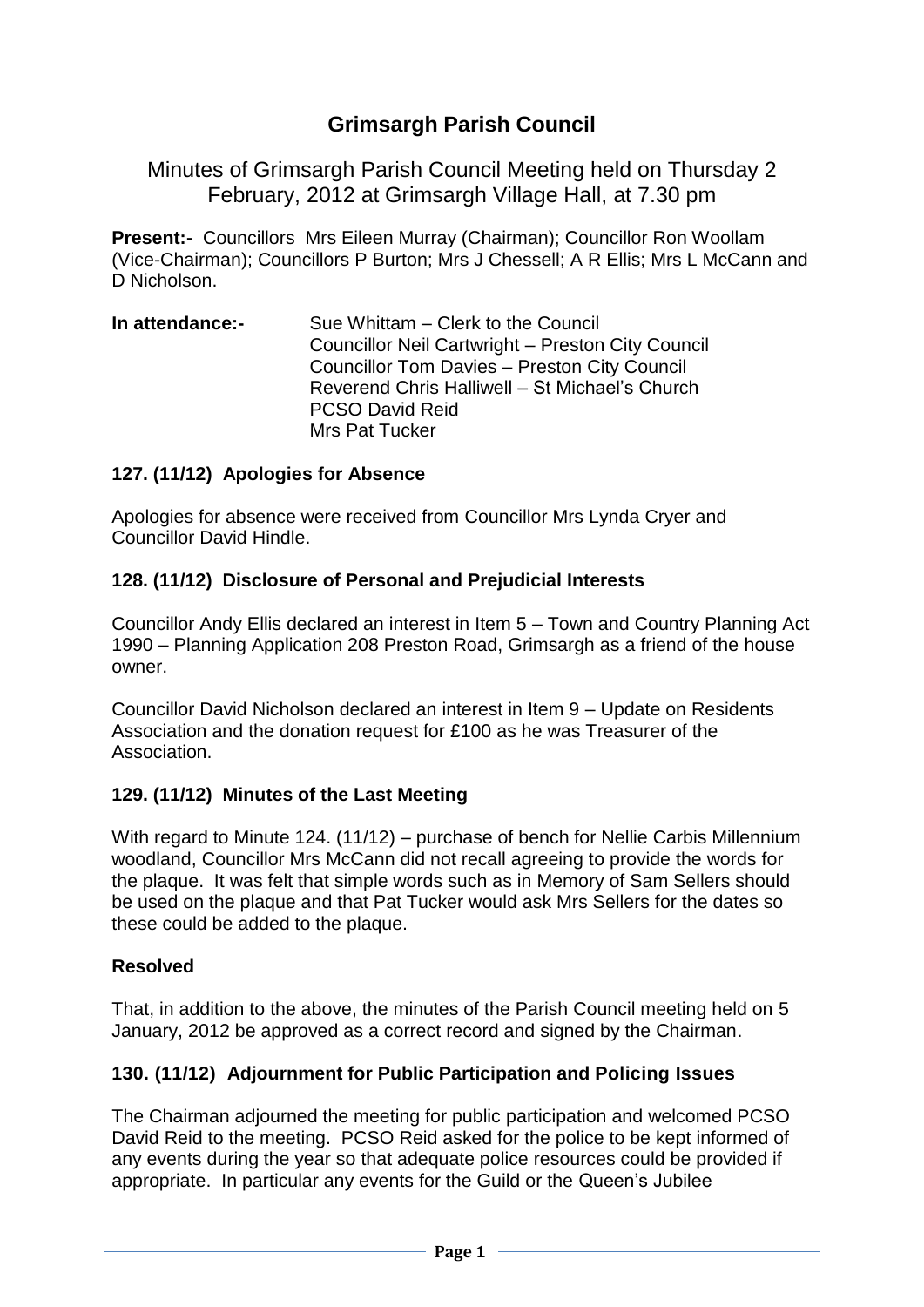celebrations even if it was just to borrow cones. Pat Tucker agreed to send PCSO Reid a copy of the proposed Guild programme. PCSO Reid explained that the e mail alert system was working very well and it was important that as many people as possible signed up to this. Councillor Peter Burton said he still had to set up his e mail alert as yet but would do so.

PCSO Reid also informed the Parish Council about the youth football that was taking place and that Grimsargh were defending their title. This was a good way of keeping the young people involved and off the streets.

PCSO Reid also gave an update to the Parish Council on latest crimes in the area. There had been 9 crimes since 2 December and out of these 7 were thefts and 2 were assaults involving family members. This was a big increase in crime in the area and PCSO Reid asked people to be vigilant and to ensure that they locked their sheds and property. It was apparent that there was more than one gang operating in the area and they were targeting mainly pedal cycles and sheds.

The Chairman, Councillor Mrs Eileen Murray asked if PCSO Reid was aware that Preston City Council were proposing to make changes to the funding of PCSO's. PCSO Reid was not aware of this.

The Chairman, Councillor Mrs Eileen Murray thanked PCSO Reid for his report and asked everyone to be vigilant with regard to locking up their property. She then welcomed Reverend Chris Halliwell from St Michael's Church to the meeting. Reverend Halliwell said it was good to engage with the Parish Council and he felt it was important that we all work together. He explained that he was previously the vicar at St Cuthbert's church in Fulwood and he had recently taken over as the vicar to St Michael's Church. He also had a dual role as the Diocesan Rural and Environmental Officer. Reverend Halliwell explained that he had wanted to come along to the Parish Council meeting to introduce himself and promote positive cooperation. He would like to come along to the Parish Council meetings when time allowed.

The Chairman, Councillor Mrs Eileen Murray said there was so much that the Parish Council and the Church could do together for the benefit of the local community. Reverend Halliwell said it would be good to work together and listen to each other.

The Chairman thanked Reverend Halliwell for attending the meeting and looked forward to developing a positive relationship between the church and the Parish Council.

Councillor Tom Davies reported on the recent discussion on the bollards outside the Post Office. He explained that he had not heard anything further but was liaising with Paul Dunne to replace the bollards with a more flexible type of bollard and would report back to the Parish Council as soon as he had further information. With regard to the grass verge near the industrial estate, Councillor Tom Davies also informed the Parish Council that he had now received confirmation that the grass verge was owned by Preston City Council and he would liaise with them to come up with a suitable solution to screen the industrial estate.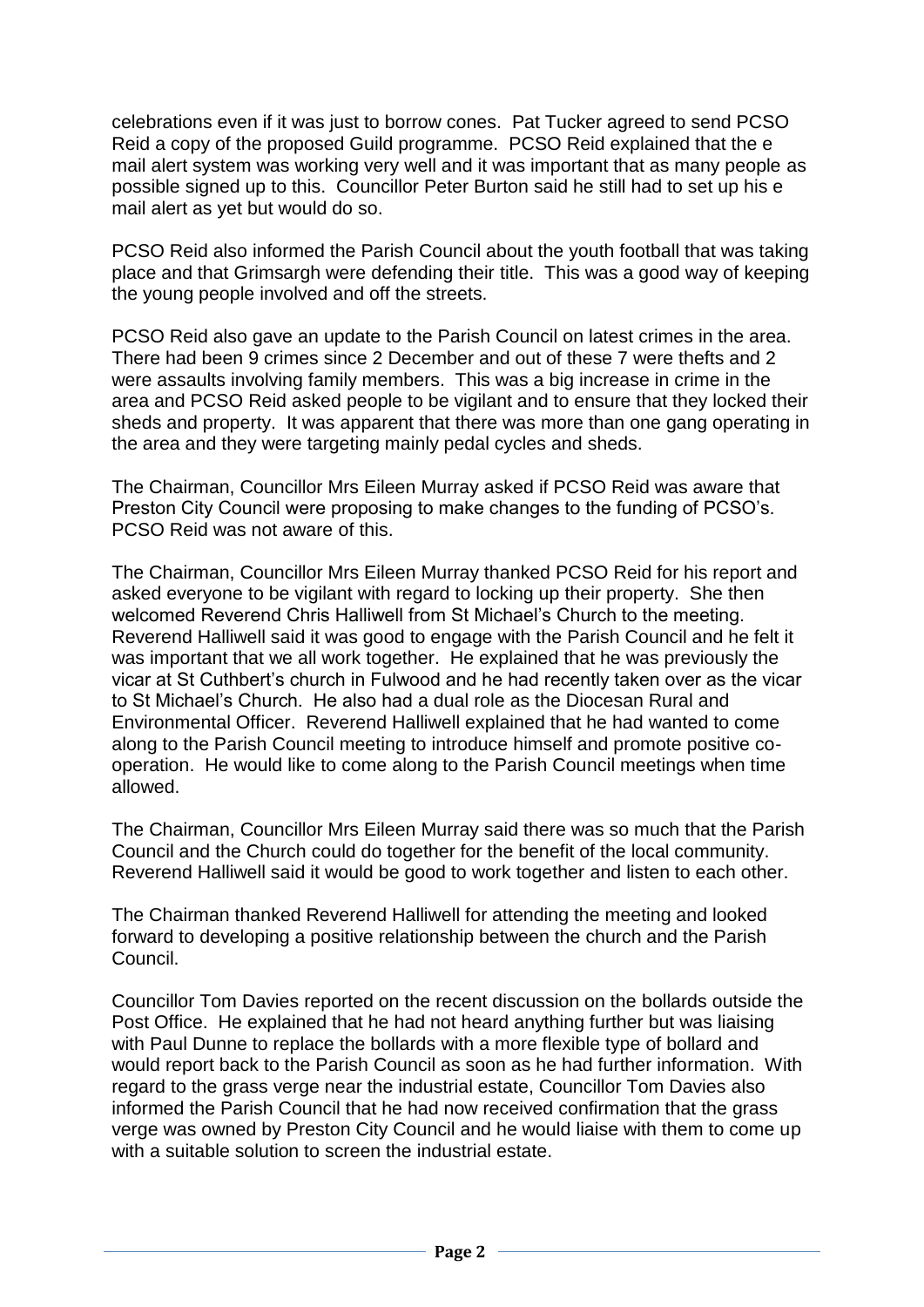The Chairman, Councillor Mrs Eileen Murray reported that no one had attended this evening's surgery but it was still worthwhile offering this opportunity to local people. It was agreed that Councillor Ron Woollam and Councillor Mrs Eileen Murray would run the surgery at the March meeting and Councillor Mrs Lynda Cryer and Councillor David Nicholson would run the April surgery. The Chairman, Councillor Mrs Eileen Murray would draw up a rota for the surgeries based on one male and one female Councillor to attend each surgery.

Councillor Tom Davies also confirmed that people would be given the opportunity to speak at Preston City Council Planning Committees on relevant Planning Applications.

The Chairman, Councillor Mrs Eileen Murray then reconvened the meeting.

### **131. (11/12) Town and Country Planning Act, 1990**

Councillor Andy Ellis declared an interest in Town and Country Planning Act 1990 – Planning Application 208 Preston Road, Grimsargh as a friend of the house owner and took no part in the decision.

The Parish Council gave consideration to the following Planning Application:-

06/2012/0063 - 208 Preston Road Grimsargh. Alterations and extensions to dwelling to include raising of existing ridgeline by 900mm; erection of two storey extension to side (following demolition of existing single storey extension); two storey bay window to front; porch to front and single storey extension to rear of dwelling.

It was noted that the following Certificate of Lawfulness had been issued:-

06/2011/0982 - 297 Preston Road, Grimsargh. Certificate of Lawfulness for proposed dormer extension to rear of dwelling.

It was further noted that the following Planning Application had been granted by Preston City Council:-

06/2011/0798 - 16 Ribblesdale Drive, Grimsargh. Erection of 1 no detached bungalow.

#### **Resolved**

That no observations be offered in respect of planning application 06/2012/0063 – 208 Preston Road, Grimsargh.

### **132. (11/12) Friends of Grimsargh Green (FoGG)**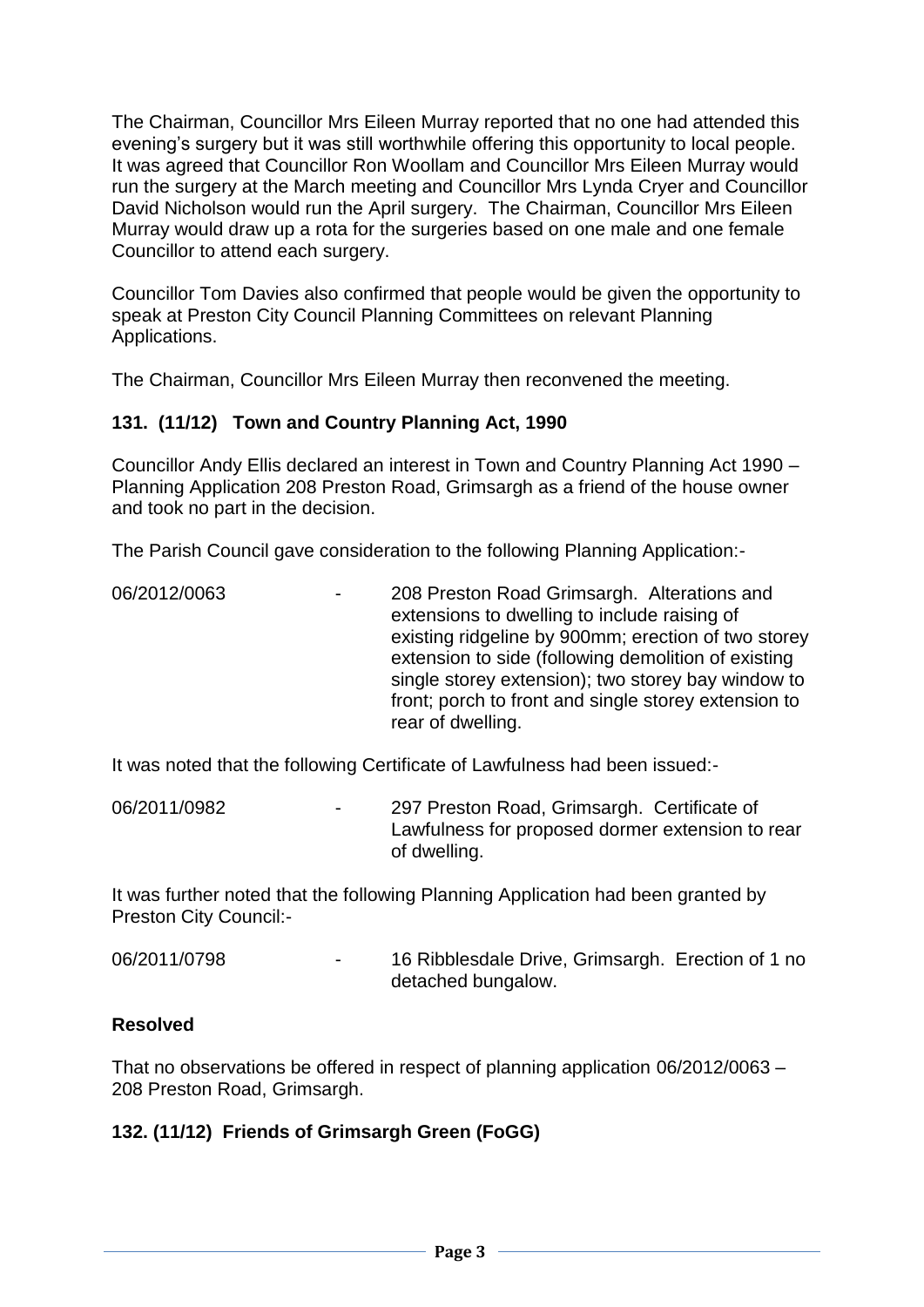Councillor Mrs Joyce Chessell gave an update to the Parish Council on the work of FoGG. It was noted that Preston City Council had met with Pyes to discuss a solution to the flooding issues on the car park. The work which Pyes had offered to carry out free of charge would not fully resolve the long term issues so Preston City Council had asked Pyes to provide a specification and price for the works. Preston City Council would let Councillor Mrs Chessell know when a decision had been made on this.

It was noted that with regard to the QEII Fields designation that the report due to go to January Cabinet at Preston City Council had been deferred until March Cabinet. Grimsargh Village Green was one of the proposed sites that the Cabinet would make a decision on in March. Councillor Andy Ellis asked if the delay was due to the fact that the City Council would have to transfer the Village Green to another party if it received QEII status. The Clerk explained that as far as she was aware this was not the case. Attaining QEII status did not mean that the local council would lose the village green only that the "deed" would protect it from development.

With regard to Britain in Bloom feedback a new bin would be installed on the village green shortly and the recommendations for benches would be considered by Preston City Council at their next Parks Team meeting.

### **Resolved**

That the report is received and noted.

### **133. (11/12) Community Engagement Working Group**

Councillor Andy Ellis gave an update to the Parish Council on the recent meeting of the Community Engagement Working Group held on 18 January. Unfortunately he had not had time to produce the notes from the meeting but these would be circulated shortly. It was noted that the suggestion box was now in place at the Post Office.

The Community Engagement Working Group were also looking at how to improve the newsletter taking into account the comments made at the last meeting of the Parish Council. It was agreed that a list of articles for the next edition of the newsletter should be presented at the March Parish Council meeting, the text for the articles should be ready for the April meeting with final sign off at the May meeting. The centre two pages of the newsletter would be the Guild programme.

It was noted that the next meeting of the Community Engagement Working Group would be held on 14 March.

### **Resolved**

That the report is received and noted.

### **134. (11/12) Guild 2012 Advisory Working Group**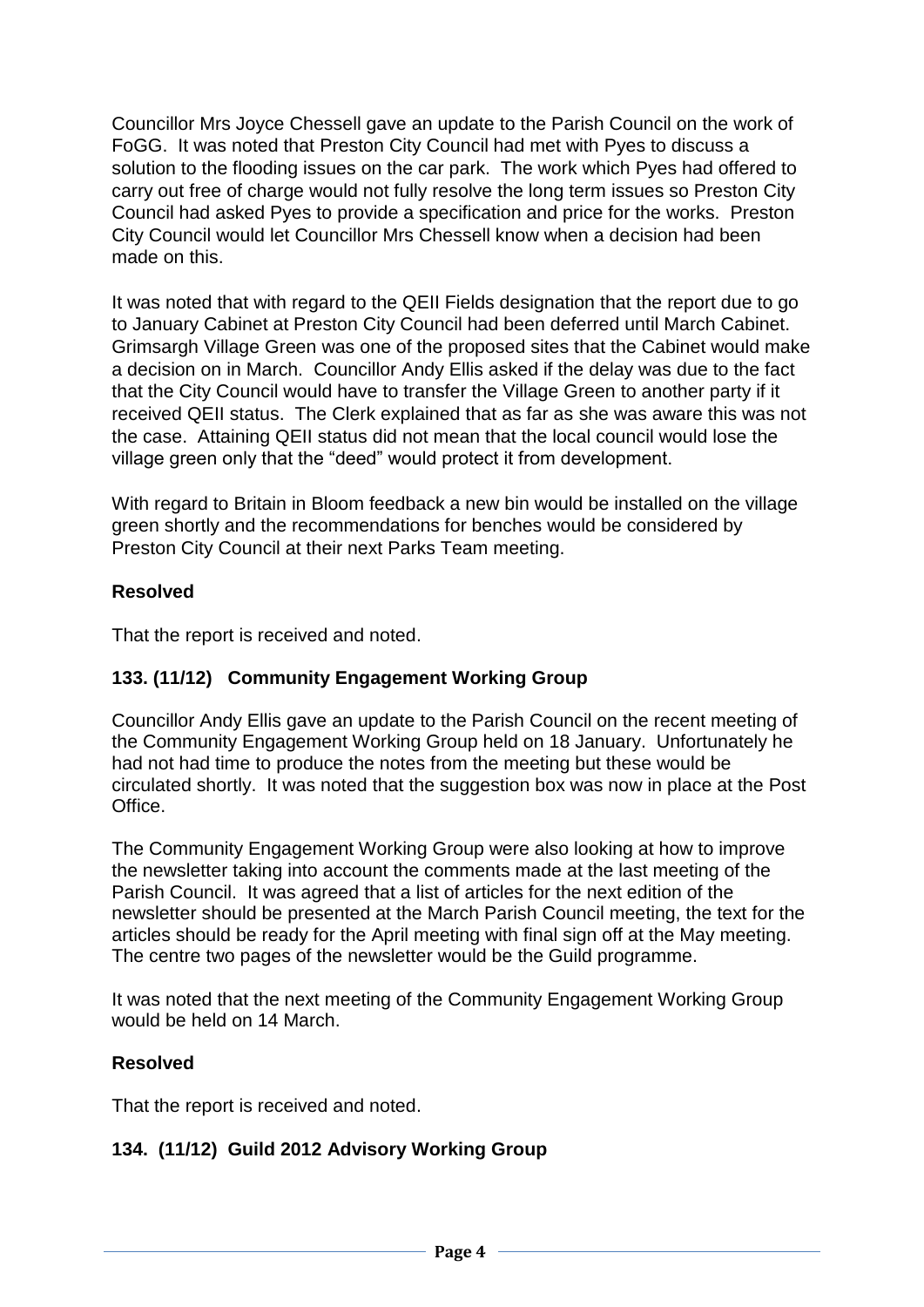Councillor Peter Burton and Councillor Ron Woollam gave a brief update on the recent Guild 2012 Advisory Working Group meetings. It was noted that a financial template had been produced and this still needed a couple of amendments. The Chairman, Councillor Mrs Eileen Murray explained that it was important that all money raised from Guild events was accounted for and that this money should not go through individual bank accounts.

The winning Grimsargh Guild logo was presented to the Parish Council and all agreed that it was an excellent design that was very eye-catching.

The Chairman thanked Pat Tucker for her continuing involvement and commitment to the Group.

### **Resolved**

That the report is received and noted.

### **135. (11/12) Update on Residents Association**

Councillor David Nicholson declared an interest in the donation request for £100 as he was Treasurer of the Association and left the room for the decision.

An update was given on the Redrow Residents Association meetings held on 12 and 19 January 2012. It was noted that a possible street party or picnic was being looked at to take place as part of the Queens Diamond Jubilee/Preston Guild in June.

It was further noted that the Constitution of the Group had now been formally adopted. The Chairman was Andrew Spencer or Frank Almond, the Secretary Liz Hindley and the Treasurer David Nicholson.

Councillor Nicholson then left the room and the Parish Council gave consideration to a request for £100 towards administration of the Redrow Residents Association in particular towards stationary, printing and village hall hire. This was unanimously agreed and Councillor David Nicholson returned to the meeting.

### **Resolved**

That the report is received and noted and that a donation of £100 is given to the Redrow Residents Association towards their administration costs.

### **136. (11/12) Preston Area Committee**

The Chairman, Councillor Mrs Eileen Murray gave a brief update to the Parish Council on the recent Preston Area Committee and the 3 Tier Forum. A summary of her notes had been circulated to the Parish Council. Councillor Mrs Murray explained that the Preston Area Committee had strong reservations about there being only one representative from the Parishes on the 3 Tier Forum, against the 10 representatives each from Lancashire County Council and Preston City Council. A request to discuss this issue was dismissed/disregarded at the recent Lancashire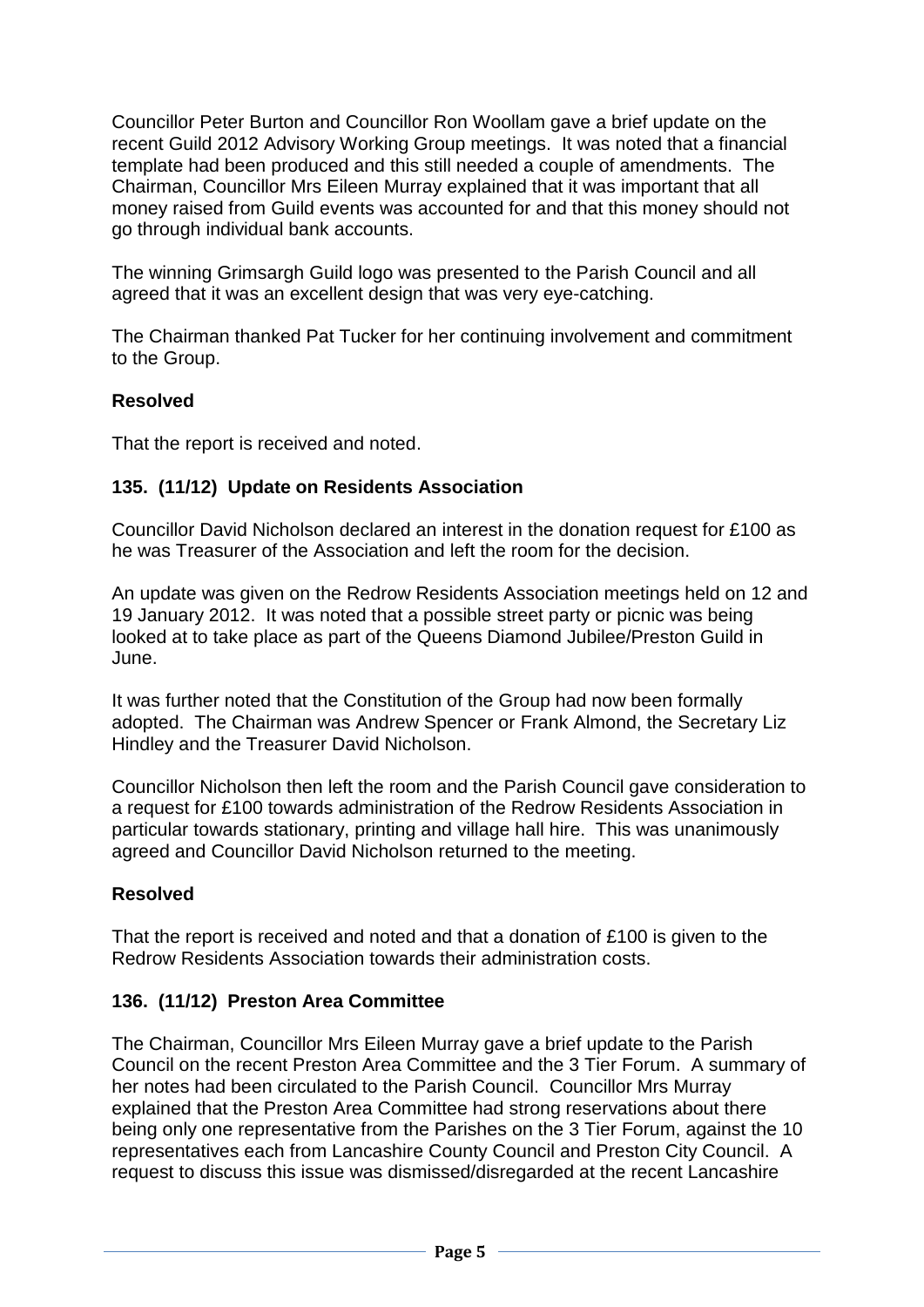and Parish Town Council Conference/LALC AGM and it was also rejected as an item on the agenda for the first meeting of the 3 Tier Forum.

The Chairman, Councillor Mrs Eileen Murray also reported that Broughton Parish Council were considering paying a levy for a police presence in their village and they had approached the police to see if a service level agreement could be drawn up between them to ensure a police presence in their area. However, it had been noted that Preston City Council were now looking to reduce their budget and in particular their spending on PCSO's and the police had indicated that this shortfall would mean they would be focusing on the inner city areas leaving the rural areas without PCSO support. An approach had been made by the Police through the Preston Area Committee to see if the parishes wanted to part fund a PCSO. No further information was available as yet but it was anticipated that a meeting will shortly be arranged between Lancashire Police and the Parishes.

It was noted that a presentation had been given to the Preston Area Committee on the new Community Infrastructure Levy (CIL) which would partly take over the role of Section 106 monies. A consultation on the CIL was expected shortly but the Clerk reported that there would be two presentation events strictly for Parish and Town Councils. They would be held on 29 February at Chorley Town Hall at 6.30pm and 13 March at Preston Town Hall at 6.30pm.

### **Resolved**

That the report is received and noted.

## **137. (11/12) Lancashire Best Kept Village Competition (LBKVC)**

The Clerk reported that the entry forms for this year's Best Kept Village Competition had now been received and that it would cost £20 for the Parish Council to enter the competition.

## **Resolved**

That the Parish Council enters the 2012 Best Kept Village Competition at a cost of £20.

### **138. (11/12) B6243 Preston Road, Grimsargh, Preston City – (Part-Time 20 mph Speed Limit) – St Michaels Primary School.**

Discussion ensued about the proposed part-time 20mph speed limit outside St Michael's Primary School and the proposals by Lancashire County Council to impose 20mph speed limits outside all schools in Lancashire. It was felt that the Parish Council should keep a watching brief to see if the proposals were effective.

## **139. (11/12) Financial Matters and Banking**

It was noted that we currently had £7,684.57 in the bank as at 2 February 2012. We had received £150 cheque from the Lease of Life Awards towards the internet training sessions.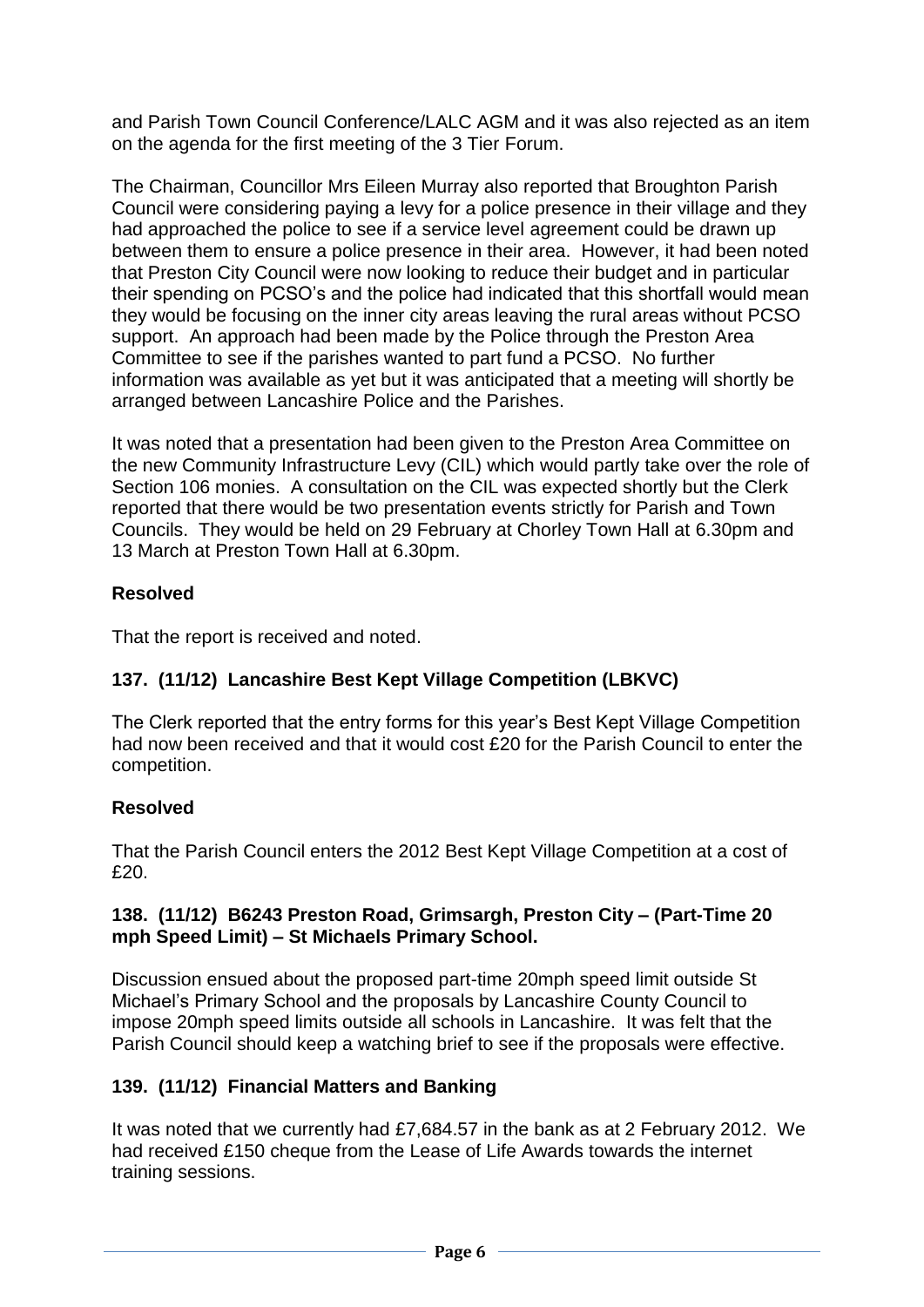### **Resolved**

- 1) That, the following invoices be approved for payment
	- Entry for Best Kept Village Association £20
	- Reimbursement to Councillor D Nicholson for purchase of suggestion box for Post Office. £16.92 + £3.38 VAT total £20.30
	- Adam Cooper Materials (Jan) including 2 new fence panels  $£80 + VAT$  @  $20\% = £96.00$ .
	- Adam Cooper Lengthsman's duties January 52 hours  $@E11.50 = £598 +$ VAT  $\omega$  20% = £119.60 = £717.60. Please note one cheque totaling £813.60 will be given to Adam covering items above.
	- Preston City Council printing of Grimsargh Parish January newsletter £387.77
	- Sue Whittam Clerk 2 January 2012, 9 January, 16 January, 23 January, 30 January total £400.
	- Bench for Nellie Carbis Millennium Woodland £325.00 including delivery and plaque.

2) The updated paperwork to include the new Parish Councillors and the Clerk as signatories on the Nat West bank accounts was signed by those present at the meeting and it was noted that the outstanding signatories would be obtained at the March meeting.

### **140. (11/12) Clerk's Report – for information only**

The Clerk reported on the following matters for information:-

It was noted that the bench for Nellie Carbis Millennium Woodland had now been provisionally ordered and the information for the plaque was needed by this Friday. Adam confirmed that we did not need the fixing bolts. The total cost including delivery is £325.00. It was further noted that the bench arrives fully assembled so it would be delivered to Adam's house for safekeeping.

Adam has checked the locked gate on Walk 1 (footpath 7) and it was found to be unlocked. Adam is going to monitor this on a monthly basis and it was noted that Councillor Mrs Eileen Murray had put on the website walk that if the gate is locked to report this to me. I will then refer it to Lancashire County Council for enforcement action.

A member of the public also raised their concern about one of the stiles near the Plough and asked for a step to be put there. I have also passed this on to Lancashire County Council. It is likely that Adam will carry out the works once approval has been given from LCC.

Pat Tucker had asked about planting wildlife seeds on grass verges in the Parish, in particular on Elston Lane and the village green. I have spoken to both LCC and